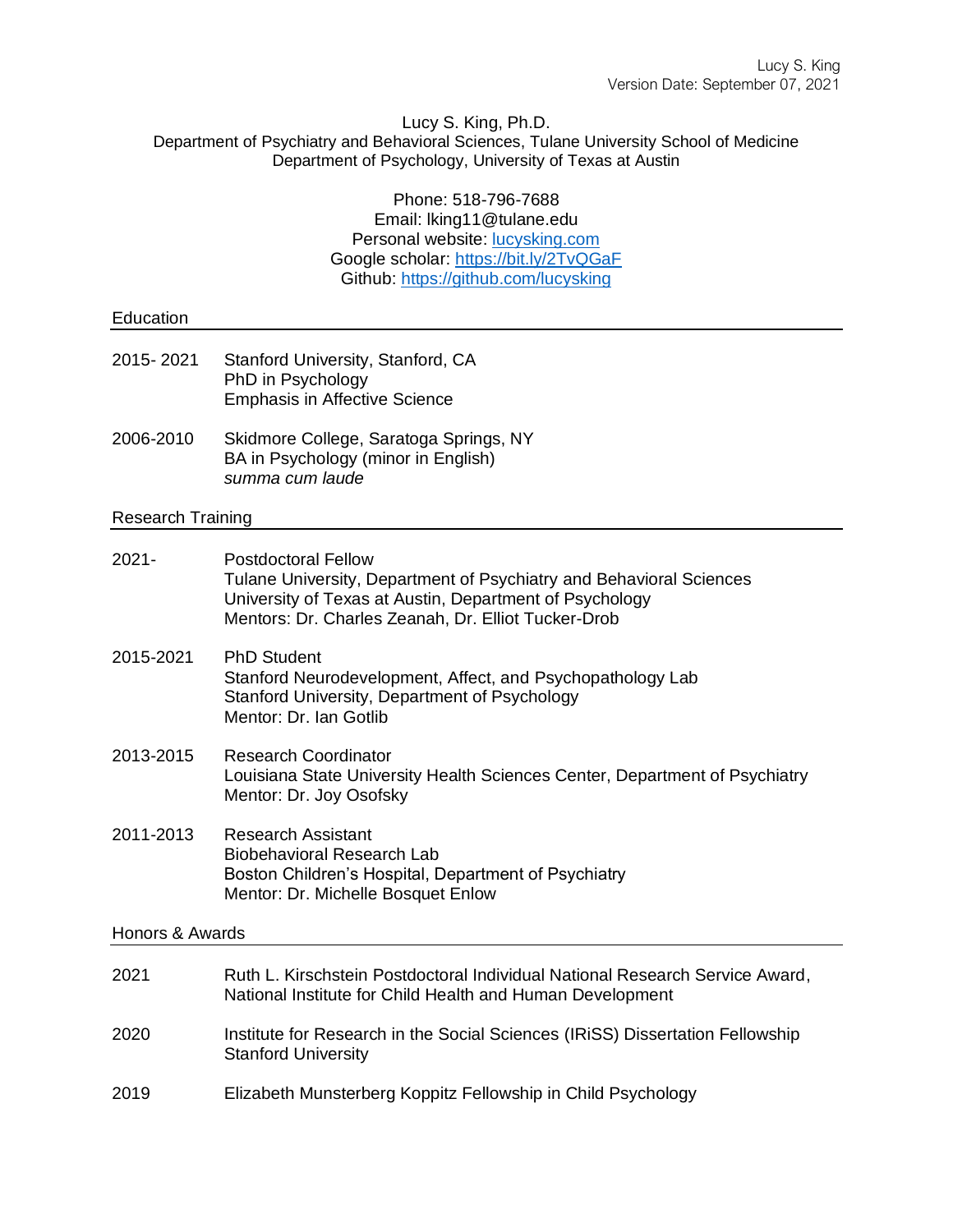American Psychological Foundation

- 2017 APA Early Graduate Student Research Award, Honorable Mention (Top 5) American Psychological Association
- 2016 Graduate Research Fellowship National Science Foundation
- 2016 Top Poster Award Finalist Society for Biological Psychiatry
- 2010 Michelle Kelly Memorial Award for Excellence in Independent Research Department of Psychology, Skidmore College
- 2009 Phi Beta Kappa Skidmore College
- 2008 Psi Chi Honors Society Skidmore College

# **Publications**

# Mentee co-author

\* Equal author contribution

Under review

- 1. Ho, T.C. & **King, L.S.** (under review). Mechanisms of neuroplasticity linking early adversity to depression: Developmental considerations.
- 2. **King, L.S.,** Humphreys, K.L., Shaw, G., Stevenson, D., & Gotlib, I.H. (under review). Shared worlds and shared consequences: Validation of the Assessment of Parent and Child Adversity (APCA). Preprint:<https://osf.io/8p72q/>
- 3. **King, L.S.,** Rangel, E., Gotlib, I.H., Humphreys, K.L. (under review). Teaching or learning from baby: Inducing explicit parenting goals influences caregiving intrusiveness. Preprint: <https://psyarxiv.com/g9rvn>
- 4. Raffington, L., Tanksley, P., Sabhlok, A., Vinnik, L., Mallard, T., **King, L.S.,** Goosby, B., Harden, K.P., & Tucker-Drob, E.M. (under review). Socially stratified epigenetic profiles are associated with cognitive functioning in children and adolescents.
- 5. Salo, V.C., **King, L.S.,** Gotlib, I.H., & Humphreys, K.L. (under review). Infants who experience more adult-initiated conversations have better expressive language in toddlerhood. Preprint:<https://psyarxiv.com/y2s3m/>
- 6. Weisman, K., **King, L.S.,** & Humphreys, K.L. (under review). Beliefs about the development of mental life.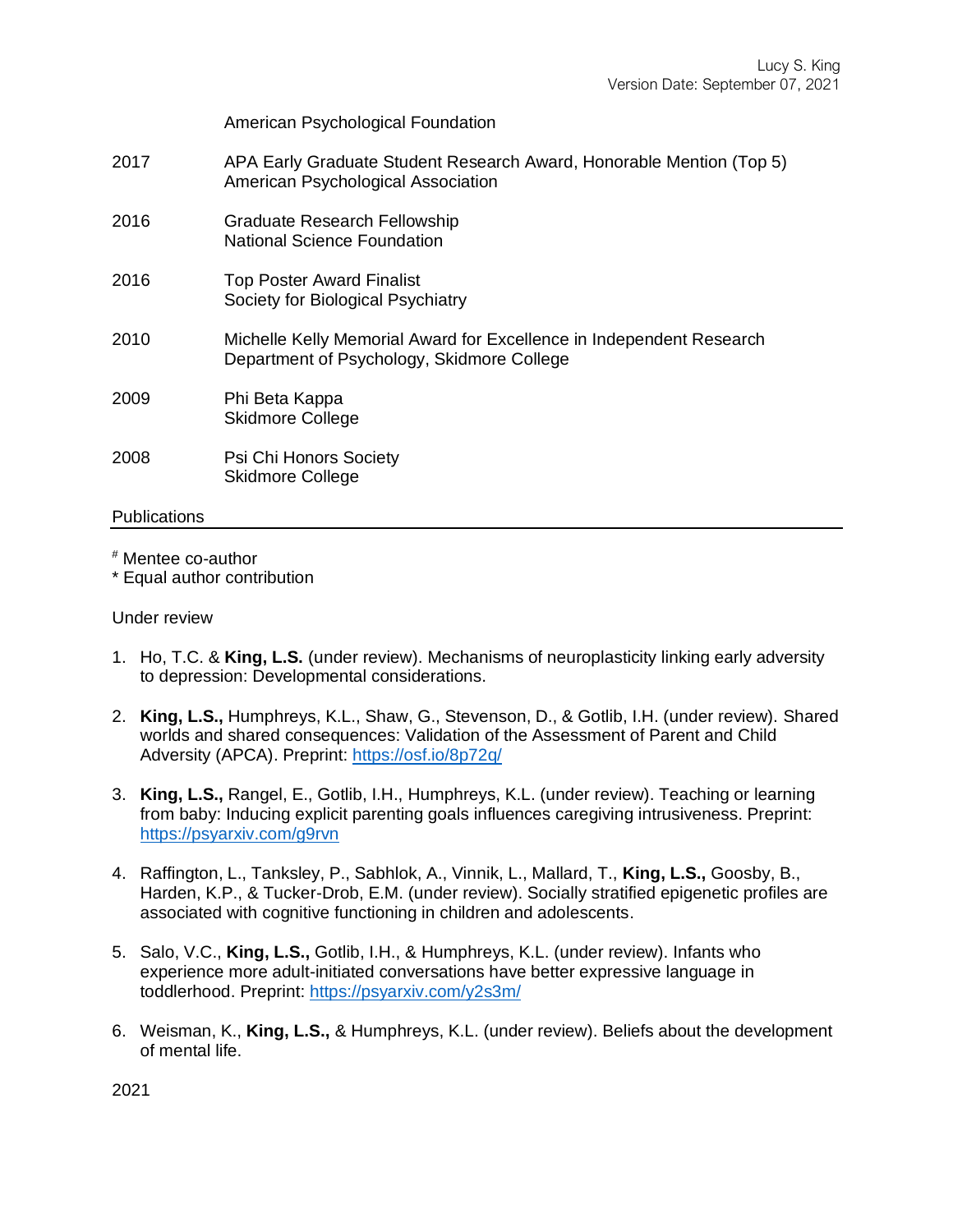- 1. Becker, M., Mayo, J., Nisha, P., Quaintance, C., Laborde, A., **King, L.S.,** Gotlib, I.H., Gaudilliere, B., Angst, M., Shaw, G., Stevenson, D., Aghaeepour, N., & Firdaus, D. (2021). Deleterious and protective factors related to chronic stress predict risk of spontaneous preterm birth. *American Journal of Perinatology.* doi: 10.1055/s-0041-1729162
- 2. Borchers, L.R.<sup>#</sup>, Dennis, E.L., King, L.S., Humphreys, K.L., Gotlib, I.H. (2021). Prenatal and postnatal depressive symptoms, infant white matter, and toddler behavioral problems. *Journal of Affective Disorders,* 282, 465-471. doi: 10.1016/j.jad.2020.12.075
- 3. Humphreys, K.L., **King, L.S.,** Guyon-Harris, K., Zeanah, C.H. (in press). Caregiver regulation: A modifiable target promoting resilience to early adverse experiences. *Psychological Trauma: Theory, Research, Practice, and Policy.*
- 4. **King, L.S.,** Camacho, M.C., Montez, D., Humphreys, K.L., & Gotlib, I.H. (2021). Naturalistic language input is associated with resting-state functional connectivity in infancy. *Journal of Neuroscience,* 41, 424-434. doi: 10.1523/JNEUROSCI.0779-20.2020
- 5. King, L.S., Feddoes, D.E.<sup>#</sup>, Kirshenbaum, J.S., Humphreys, K.L., & Gotlib, I.H. (2021). Pregnancy during the pandemic: The impact of COVID-19-related stress on risk for prenatal depression. *Psychological Medicine.* doi: 10.1017/S003329172100132X. Open access preprint:<https://psyarxiv.com/3vsxc/>
- 7. **King, L.S.,** Salo, V., Kujawa, A., Humphreys, K.L. (2021). Advancing the RDoC initiative through the assessment of caregiver social processes. *Development and Psychopathology.* doi: 10.1017/S095457942100064X.
- 6. King, L.S., Querdasi, F.R.<sup>#</sup>, Humphreys, K.L., & Gotlib, I.H. (2021). Dimensions of the language environment and symptoms of psychopathology in toddlerhood. *Developmental Science,* e13082. doi: 10.1111/desc.13082. Open access preprint: <https://osf.io/preprints/caqez/>
- 7. Kirshenbaum, J.S., Chahal, R., Ho, T.C., **King, L.S**., Gifuni, A., Mastrovito, D., Coury, S., Weisenburger, R., Gotlib, I.H. (in press). Correlates and predictors of the severity of suicidal ideation in adolescence: An examination of brain connectomics and psychosocial characteristics. *Journal of Child Psychology and Psychiatry.*
- 8. Roth, M.C.# , Humphreys, K.L., **King, L.S.,** Gotlib, I.H., & Robakis, T.K. (2021). Breastfeeding difficulties predict mother's bond with her infant from birth to age six months. *Maternal and Child Health Journal,* 25, 777-685. doi: 10.1007/s10995-020-03036-9

- 9. Camacho, M.C., **King, L.S.,** Ojha, A., Garcia, C.M.<sup>#</sup>, Sisk, L.S.<sup>#</sup>, Cichocki, A.C., Humphreys, K.L., & Gotlib, I.H. (2020). Cerebral blood flow in 5- to 8-month-olds: Regional tissue maturity is associated with infant affect. *Developmental Science*, 23, e12928. doi: 10.1111/desc.12928
- 10. **King, L.S.,** Dennis, E.L., Humphreys, K.L., Thompson, P.M., & Gotlib, I.H. (2020). Crosssectional and longitudinal associations of family income-to-needs ratio with cortical and subcortical brain volume in adolescent boys and girls. *Developmental Cognitive Neuroscience,* 44, 100796. doi: 10.1016/j.dcn.2020.100796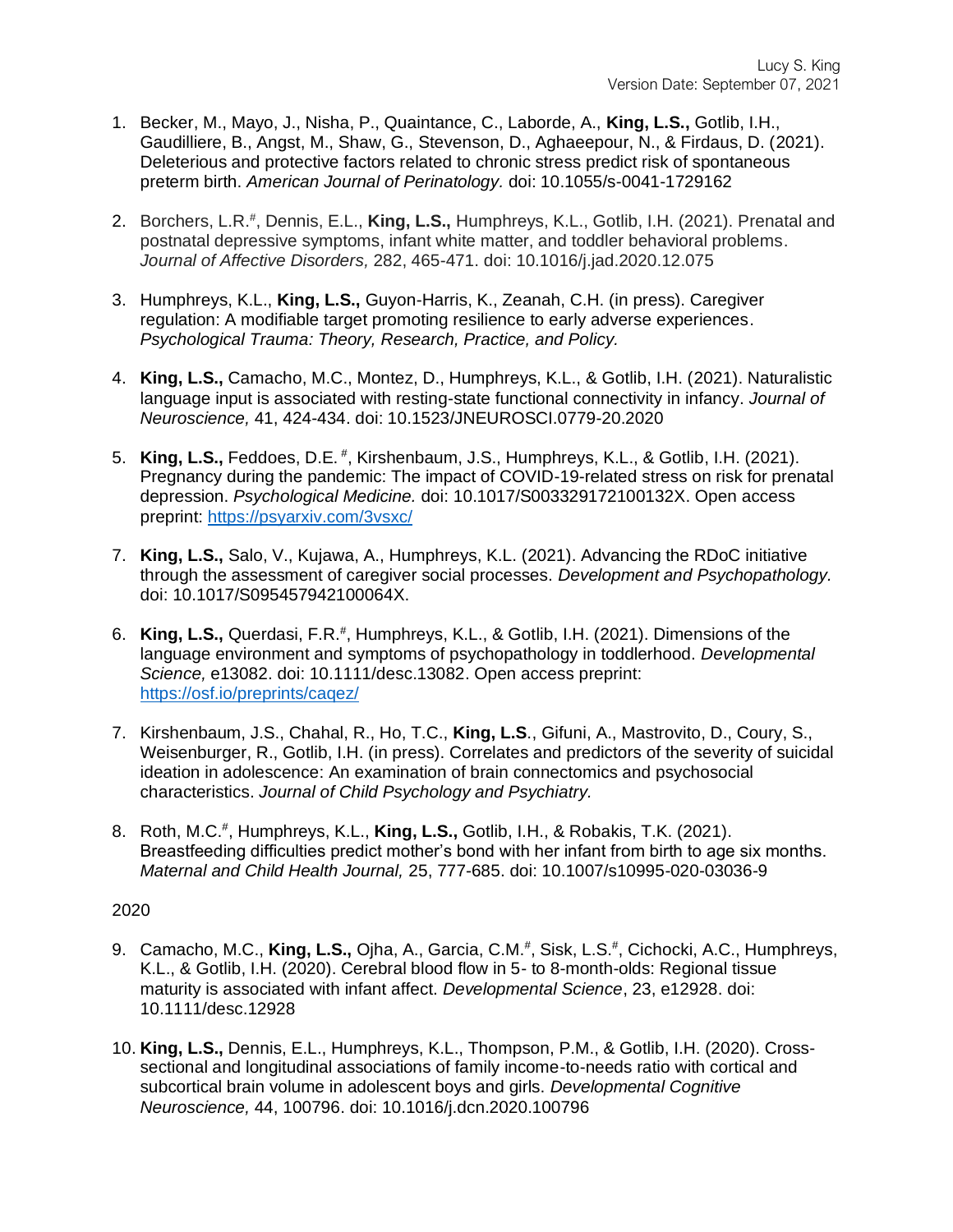- 11. King, L.S., Graber, M.G.<sup>#</sup>, Colich, N.L., & Gotlib, I.H. (2020). Associations of waking cortisol with DHEA and testosterone across the pubertal transition: Effects of threat-related early life stress. *Psychoneuroendocrinology*, 115, 104651. doi: 10.1016/j.psyneuen.2020.104651. Open access preprint:<https://www.biorxiv.org/content/10.1101/691279v3>
- 12. King, L.S., Rangel, E.<sup>#</sup>, Simpson, N., Tikotzky, L., & Manber, R. (2020). Mothers' postpartum sleep disturbance is associated with the ability to sustain sensitivity toward infants. *Sleep Medicine*, 65, 74-83. doi: 10.1016/j.sleep.2019.07.017
- 13. Miller, C.H., Davis, E.G., **King, L.S**., Sacchet, M.D., Grill-Spector, K., & Gotlin, I.H. (2020). The structure of depressive symptoms and characteristics and their relation to overall severity in major depressive disorder. *Psychiatric Research,* 294, 113399. doi: 10.1016/j.psychres.2020.113399
- 14. Miller, J.G., Ho. T.C., Humphreys, K.L., **King, L.S.,** Foland-Ross, L.C., Colich, N.L., Ordaz, S.J., Lin, J., & Gotlib, I.H. (2020). Early life stress, frontoamygdala connectivity, and biological aging: A longitudinal investigation. *Cerebral Cortex*, 30, 4269-4280. doi: 10.1093/cercor/bhaa057.
- 15. Roth, M.C.# , Humphreys, K.L., **King, L.S.,** Modal, S., & Gotlib, I.H. (2020). Attachment security in pregnancy mediates the association between maternal childhood maltreatment and emotional and behavioral problems in offspring. *Child Psychiatry and Human Development.* doi: 0.1007/s10578-020-01073-7

- 16. Dennis, E.L., Humphreys, K.L., **King, L.S.,** Thompson, P.M., & Gotlib, I.H. (2019). Irritability and brain volume in adolescents: Cross-sectional and longitudinal associations. *Social Cognitive and Affective Neuroscience*, 14, 687-698. doi: 10.1093/scan/nsz053
- 17. Humphreys, K.L., **King, L.S.,** Sacchet, M., Camacho, M.C., Colich, N.L., Ordaz, S.J., Ho, T.C., & Gotlib, I.H. (2019). Evidence for a sensitive period in the effects of early life stress on hippocampal volume. *Developmental Science*, 22, e12775. doi: 10.1111/desc.12775
- 18. **King, L.S.,** Humphreys, K.L., Camacho, M.C., Gotlib, I.H. (2019). A person-centered approach to the assessment of early life stress: Associations with the volume of stresssensitive brain regions in early adolescence. *Development and Psychopathology*, 31, 643- 655. doi: 10.1017/S0954579418000184
- 19. **King, L.S.,** Humphreys, K.L., & Gotlib, I.H. (2019). The neglect-enrichment continuum: Characterizing variation in early caregiving environments. *Developmental Review*, 59, 109- 122. doi: 10.1016/j.dr.2019.01.001
- 20. Kircanski, K.\*, Sisk, L.M.\*, Ho, T.C., Humphreys, K.L., **King L.S.,** Colich, N.L., Ordaz, S.J., Gotlib, I.H. (2019). Early life stress, cortisol, frontolimbic connectivity, and depressive symptoms during puberty. *Development and Psychopathology*. 1-12.
- 21. LeMoult, J., Humphreys, K.L., **King, L.S.,** Colich, N.L., Price, A.N. # , Ordaz, S.J., & Gotlib, I.H. (2019). Associations among early life stress, rumination, symptoms of psychopathology,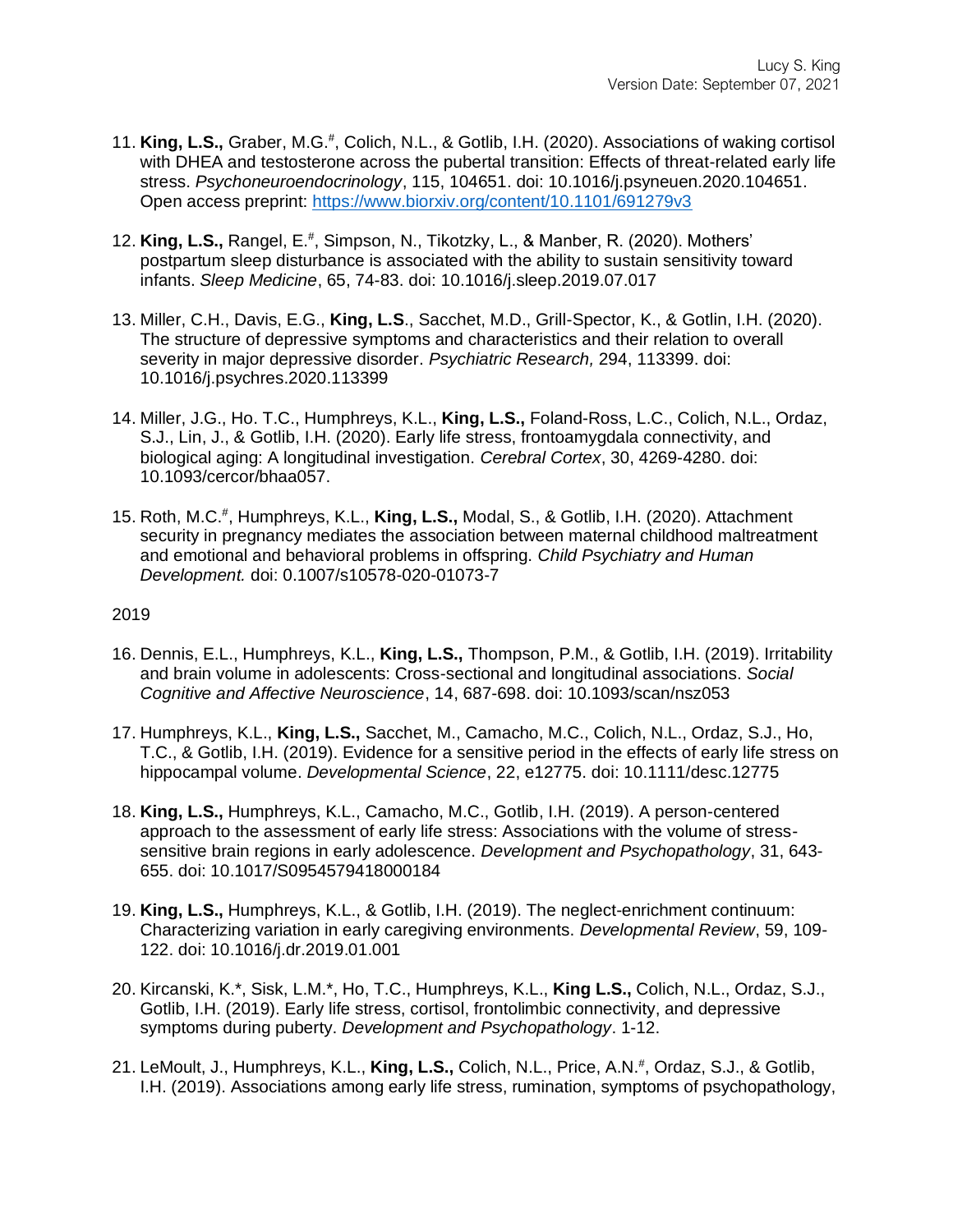and sex in early pubertal youth: A moderated mediation analysis. *Journal of Abnormal Child Psychology*, 47, 199-207. doi: 10.1007/s10802-018-0430-x.

## 2018

- 22. Humphreys, K.L., **King, L.S.,** Choi, P., & Gotlib, I.H. (2018). Maternal depressive symptoms, self-focus, and caregiving behavior. *Journal of Affective Disorders*, 239, 465-371. doi: 10.1016/j.jad.2018.05.072
- 23. Humphreys, K.L., Watts, E.L., Dennis, E.L., **King, L.S.,** Thompson, P.M., & Gotlib, I.H. (2018). Stressful life events, ADHD symptoms, and brain structure in early adolescence. *Journal of Abnormal Child Psychology*, 47, 421-432. doi: 10.1007/s10802-018-0443-5
- 24. Osofsky, H.J., Weems, C.F., Graham, R.A., Osofsky, J.D., Hansel, T.C., & **King, L.S.** (2018). Perceptions of resilience and physical health symptom improvement following post disaster integrated health services. *Disaster Medicine and Public Health Preparedness*, 13, 223-229. doi: 10.1017/dmp.2018.35
- 25. Roth, M.C.# , Humphreys, K.L., **King, L.S.,** & Gotlib, I.H. (2018). Self-reported neglect, amygdala volume, and symptoms of anxiety in adolescent boys. *Child Abuse & Neglect*, 80, 80-89. doi: 10.1016/j.chiabu.2018.03.016
- 26. Weems, C.F., Osofsky, J.D., Osofsky, H.J., **King, L.S.,** Hansel, T.C., & Russell, J.D. (2018). A three-year longitudinal study of perceptions of competence and well-being among youth exposed to disasters. *Applied Developmental Science*, 22, 29-42 . doi: 10.1080/10888691.2016.1219229

## 2017

- 27. Colich, N.L., Williams, E.S., Ho, T.C., **King, L.S.,** Humphreys, K.L., Price, A.N.<sup>#</sup>, Ordaz, S.J., & Gotlib, I.H. (2017). The association between early life stress and prefrontal cortex activation during implicit emotion regulation is moderated by sex in early adolescence. *Development and Psychopathology*, 29, 1851-1864. doi: 10.1017/S0954579417001444
- 28. Ho, T.C., **King, L.S.,** Leong, J.K., Colich, N.L., Humphreys, K.L., Ordaz, S.J., & Gotlib, I.H. (2017). Effects of sensitivity to life stress on uncinate fasciculus segments in early adolescents. *Social Cognitive and Affective Neuroscience*, 12, 1460-1469.. doi: 10.1093/scan/nsx065
- 29. King, L.S., Colich, N.L., LeMoult, J., Humphreys, K.L., Ordaz, S.J., Price, A.N.<sup>#</sup>, & Gotlib, I.H. (2017). The impact of early life stress on diurnal cortisol: The role of puberty. *Psychoneuroendocrinology*, 77, 68-74. doi: 10.1016/j.psyneuen.2016.11.024

## 2015

30. **King, L.S.,** Osofsky, J.D., Osofsky, H.J., Weems, C.F., Hansel, T.C., & Fassnacht, G. (2015). Perceptions of trauma and loss among children and adolescents exposed to multiple disasters: A mixed-methods study. *Current Psychology*, 34, 524-536. doi: 10.1007/s12144- 015-9348-4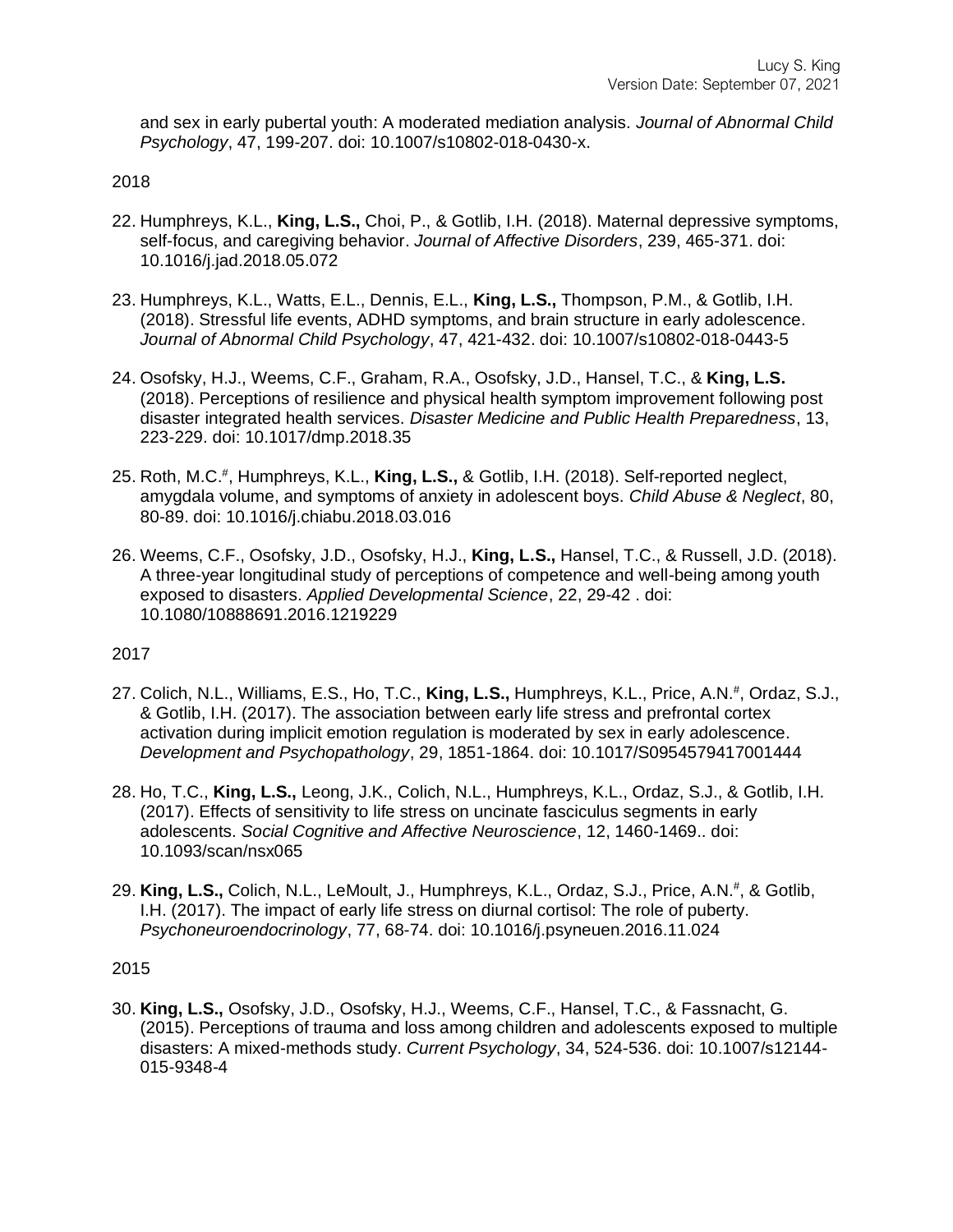31. Osofsky, J.D., Osofsky, H.J., Weems, C.F., **King, L.S,.** & Hansel, T.C. (2015). Trajectories of posttraumatic stress disorder among youth exposed to both natural and technological disasters. *Journal of Child Psychology and Psychiatry,* 56, 1347-1355. doi: 10.1111/jcpp.12420

# 2014

- 32. Bosquet Enlow, M., **King, L.S.,** Schreier, H.M.C., Howard, J.M., Rosenfield, D., Ritz, T., & Wright, R.J. (2014). Maternal sensitivity and infant autonomic and endocrine stress responses. *Early Human Development*, 90, 377-385. doi: 10.1016/j.earlhumdev.2014.04.007.
- 33. Osofsky, J.D., Osofsky, H.J., Weems, C.F., Hansel, T.C., & **King, L.S.** (2014). Effects of stress related to the Gulf Oil Spill on child and adolescent mental health. *Journal of Pediatric Psycholog*y, 41, 201-214. doi: 10.1093/jpepsy/jsu085.

## Books and Book Chapters

- 1. Humphreys, K.L., **King, L.S.,** Gotlib, I.H. (2018). Neglect. In C.H. Zeanah (Ed.), Handbook of infant mental health (4th ed). Guilford Press.
- 2. **King, L.S.** & Osofsky, J.D. (2018). Violence in childhood and adolescence: An interpersonal–developmental perspective. In JD Osofsky & B McAlister Groves (Eds.), Violence and trauma in the lives of children (pp. 9-28). Santa Barbara, CA: Praeger.
- 3. Osofsky, J.D., Stepka, P., & **King, L.S.** (2017). Treating infants and young children impacted by trauma: Interventions that promote healthy development. Washington, DC: American Psychological Association.

## Research Grants

- 2021-2024 NICHD F32 (F32-HD105385) *Children's Socioemotional and Cognitive Development in the Context of Psychosocial Neglect and Enrichment: The Roles of Parent and Child Genetics* Role: PI
- 2020-2022 NICHD R03 (R03-HD101714) *The Effects of Maternal Early Life Stress on Perinatal Hair Cortisol Concentration: Implications for Infant Cortisol and Brain Volume* Role: Primary Author
- 2020-2021 Stanford Institute for Research in the Social Sciences Dissertation Fellowship. *Dimensions of the language environment in infancy: Associations with infant resting-state brain function and risk for psychopathology in toddlerhood* Role: PI
- 2019-2020 American Psychological Foundation Elizabeth Munsterberg Koppitz Fellowship *Maternal Life Stress, Prenatal Inflammation, and the Developmental Origins of Childhood Temperament* Role: PI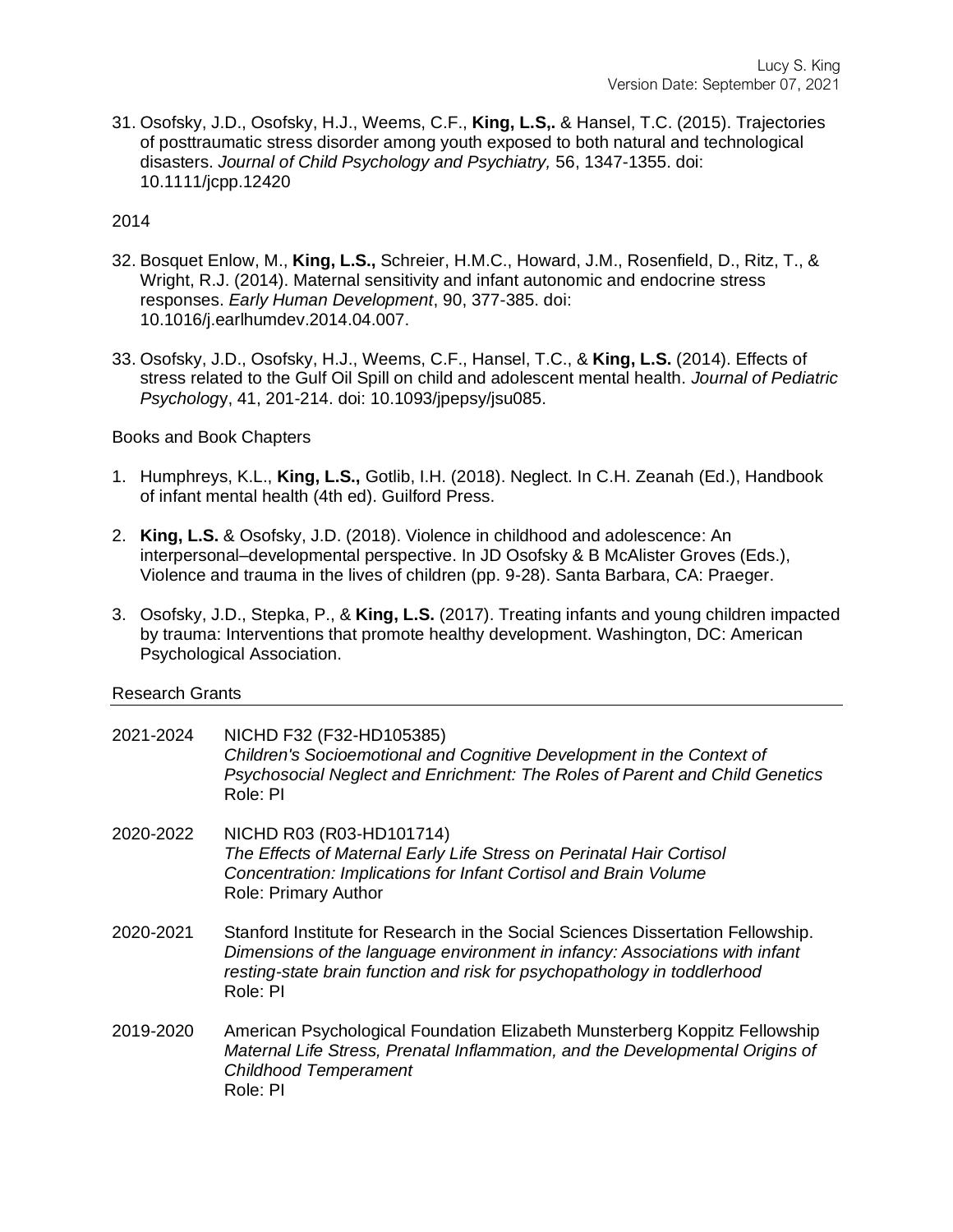- 2019-2020 Stanford Child Health Research Institute Transdisciplinary Initiatives Program *Prenatal Predictors of Child Mental Health: Testing a Neurobiological Model of Children's Risk for Psychopathology* Role: Co-author
- 2017-2019 NICHD R21 (R21-HD090493) *Effects of Neglect on the Neural and Endocrinological Characteristics of Infants*  Role: Co-author
- 2017-2019 NIMH R21 (1R21-MH111978) *The Role of Caregiver Social Processes on Neural and Endocrine Function in Infants*  Role: Co-author
- 2016-2019 NSF Graduate Research Fellowship Award *Early Stress and Patterns of Diurnal Cortisol Regulation: A Person-Centered Approach* Role: PI

Research Talks and Lectures

| 2021 | Conference Symposium, Society for Research in Child Development<br>Multi-level analysis of foster care as an alternative to institutionalization on<br>biobehavioral outcomes across childhood.     |
|------|-----------------------------------------------------------------------------------------------------------------------------------------------------------------------------------------------------|
| 2021 | Research Presentation, Stress and Development Lab, Harvard University<br>Dimensions of Language Exposure in Infancy: Associations with Emerging<br>Psychopathology and Brain Function               |
| 2021 | Research Presentation, Language and Cognition Lab, Stanford University<br>Dimensions of Language Exposure in Infancy: Associations with Emerging<br>Psychopathology and Brain Function              |
| 2020 | Research Presentation, Affective Science, Stanford University<br>Dimensions of Language Exposure in Infancy: Associations with Emerging<br>Psychopathology and Brain Function                       |
| 2019 | Maternal & Child Health Research Institute Seminar Series, Stanford University<br>Intergenerational Transmission of Psychopathology                                                                 |
| 2019 | Conference Symposium, Society for Research in Child Development<br>Associations of the Severity of Early Life Stress with the Coupling of Cortisol and<br><b>DHEA from Earlier to Later Puberty</b> |
| 2019 | Lecture, Introduction to Developmental Psychology, Stanford University<br>Developmental Psychopathology                                                                                             |
| 2019 | Research Presentation, Affective Science, Stanford University<br><b>Characterizing the Perinatal Environment</b>                                                                                    |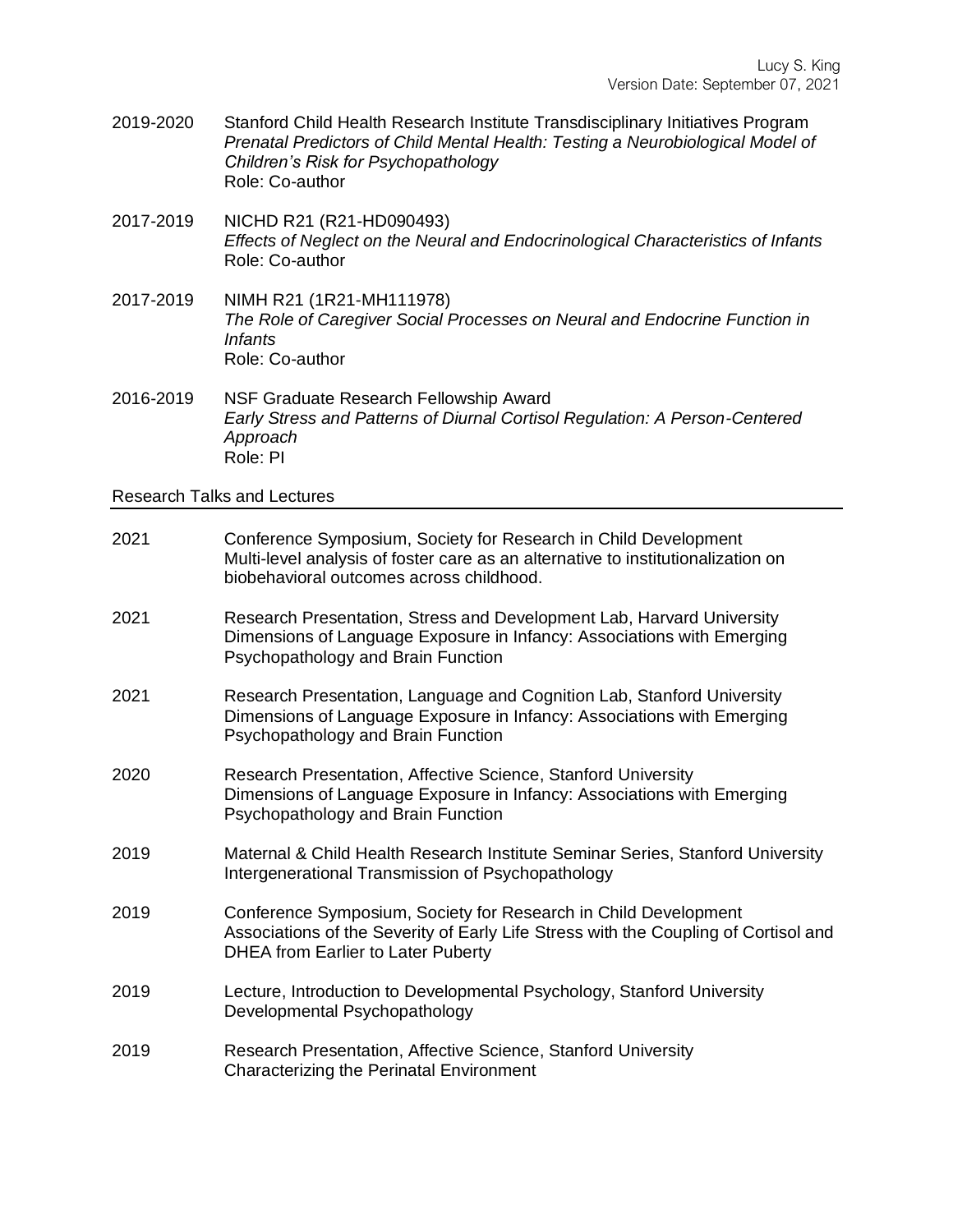- 2018 Research Presentation, Affective Science, Stanford University (Prospective Students' Weekend) Infant Cortisol Responses to the Still-Face Paradigm
- 2017 Lecture, Introduction to Cognitive Development, Stanford University Developmental Cognitive Neuroscience
- 2017 Research Presentation, Affective Science, Stanford University Dimensions of Caregiving Deprivation in Infancy
- 2016 Research Presentation, Affective Science, Stanford University The Impact of the Severity of Early Life Stress on Diurnal Cortisol Regulation: The Role of Puberty

## Conference Presentations (selected)

# # Mentee co-author

## 2021

- 1. Humphreys, K.L., **King, L.S.,** Guyon-Harris, K., Sheridan, M.A., McLaughlin, K.A., Nelson, C.H., Fox, N.A., Zeanah, C.H. (2021). Persisting effects of foster care as an alternative to institutional care for institutionalized young children. Paper presented at the 2021 Biennial Meeting of the Society for Research in Child Development (virtual).
- 2. Feddoes, D.E.<sup>#</sup>, King, L.S., Humphreys, K.L., Gotlib, I.H. (2021). Prenatal depression during the pandemic: Comparing a COVID-19 cohort to a matched pre-pandemic sample. Poster presented at the 2021 Biennial Meeting of the Society for Research in Child Development (virtual).
- 3. **King, L.S.,** Guyon-Harris, K., Fox, N.A., Nelson, C.H., Zeanah, C.H., & Humphreys, K.L. (2021). Multi-level analysis of foster care as an alternative to institutionalization on biobehavioral outcomes across childhood. Paper presented at the 2021 Biennial Meeting of the Society for Research in Child Development (virtual).

## 2020

4. Humphreys, K.L., **King, L.S.,** Dennis, E.L., Gotlib, I.H. (2020). Maternal intrusiveness and infant hippocampal volume. Paper presented at the 2020 International Society for Developmental Psychobiology Conference (virtual).

- 5. Humphreys, K.L., **King, L.S.,** Dennis, E.L., Querdasi, F.R., Segarra, J.R., Sisk, L.M., Camacho, M.C., & Gotlib, I.H. (2019). Stress and infant amygdala volume: Exploring the specificity of preconception, gestation, and post-birth stress exposure. Paper presented at the 2019 Developmental Affective Neuroscience Symposium in Pittsburgh, PA.
- 6. King, L.S., Graber, M,<sup>#</sup>, Gotlib, I,H. (2019). Associations of the severity of early life stress with the coupling of cortisol and DHEA from earlier to later puberty. Paper presented at the 2019 Society for Research in Child Development Biennial Meeting in Baltimore, MD.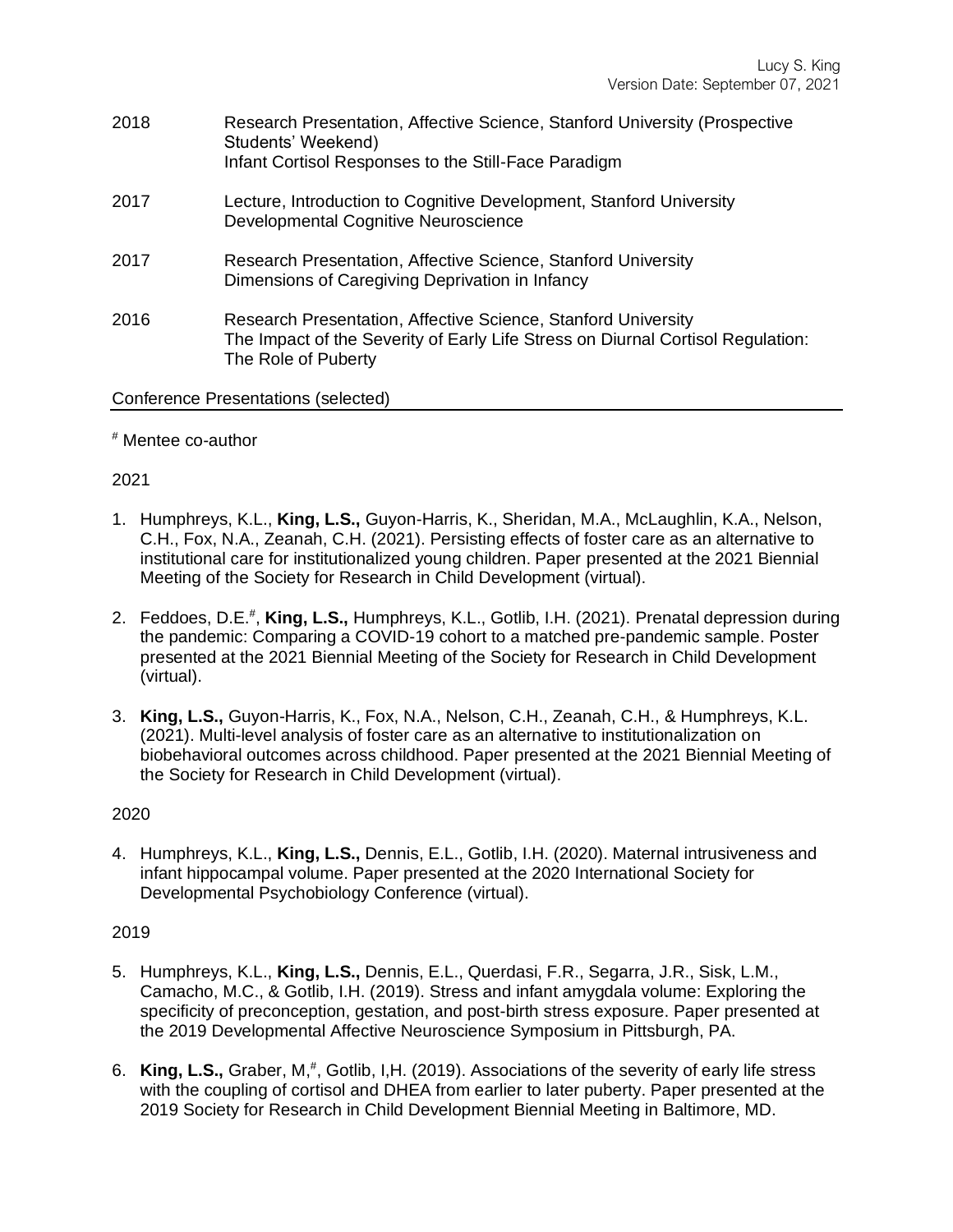- 7. Querdasi, F.R.<sup>#</sup>, King, L.S., Humphreys, K.L., & Gotlib, I.H. (2019). Infant and mother cortisol responses to the Still-Face Procedure. Poster presented at the 2019 Society for Research in Child Development Biennial Meeting in Baltimore, MD.
- 8. Sisk, L.M.<sup>#</sup>, King, L.S., Camacho, M.C., Ellwood-Lowe, M.E., Humphreys, K.L., & Gotlib, I.H. (2019) Infant resting-state connectivity of inferior frontal gyrus is associated with linguistic environment. Poster presented at the 2019 Society for Research in Child Development Biennial Meeting in Baltimore, MD.

## 2018

- 9. Garcia, C.M.<sup>#</sup>, King, L.S., Humphreys, K.L., & Gotlib, I.H. (2018). Infant distress responses to the Still-Face Procedure: Associations with maternal sensitivity and intrusiveness. Poster presented at the 2018 Association for Psychological Science Conference, San Francisco, CA.
- 10. King, L.S., Graber, M.<sup>#</sup>, Price, A.N.<sup>#</sup>, & Gotlib, I.H. (2017). Beyond cumulative risk: Patterns of early life stress and mental health symptoms in early adolescence. Poster to be presented at the 2017 Biennial Meeting for the Society for Research in Child Development, Austin, TX.
- 11. **King, L.S.,** Humphreys, K.L., & Gotlib, I.H. (2018). Maternal sensitivity is associated with profiles of infant cortisol reactivity. Poster presented at the 2018 American Psychological Association Conference for the Cutting-Edge Research from Emerging Psychological Scientists session, San Francisco, CA.
- 12. Ojha, A., Camacho, M.C., **King, L.S.,** Humphreys, K.L., & Gotlib, I.H. (2018). Infant regional cerebral blood flow is correlated with maternal sensitivity following social stress. Poster presented at the 2018 Society for Affective Neuroscience Conference, New York, NY.
- 13. Rangel, E. # , **King, L.S.,** & Manber, R. (2018). Mothers' objective time awake after sleep onset is associated with lower observed sensitivity during a parent–infant interaction in the postpartum period. Poster presented at the 2018 Association for Behavioral and Cognitive Sciences Conference, Washington, DC.
- 14. Strickland, M.G.<sup>#</sup>, King, L.S., Humphreys, K.L., & Gotlib, I.H. (2018). Associations of maternal symptoms of anxiety and depression with the emotional content of naturalistic infant-directed speech. Poster presented at the 2018 Association for Psychological Science Conference, San Francisco, CA.

- 15. **King, L.S.,** Colich, N.L., LeMoult, J., & Gotlib, I.H. (2016). The impact of early life stress on diurnal cortisol: The role of puberty. Poster presented at the 2016 Annual Meeting of the Society of Biological Psychiatry, Atlanta, GA.
- 16. Price, A.N.# , **King, L.S**., LeMoult, J., & Gotlib, I.H. (2016). Elevated diurnal cortisol secretion predicts internalizing symptoms in early pubertal boys. Poster presented at the 2016 Annual Meeting of the Society of Biological Psychiatry, Atlanta, GA.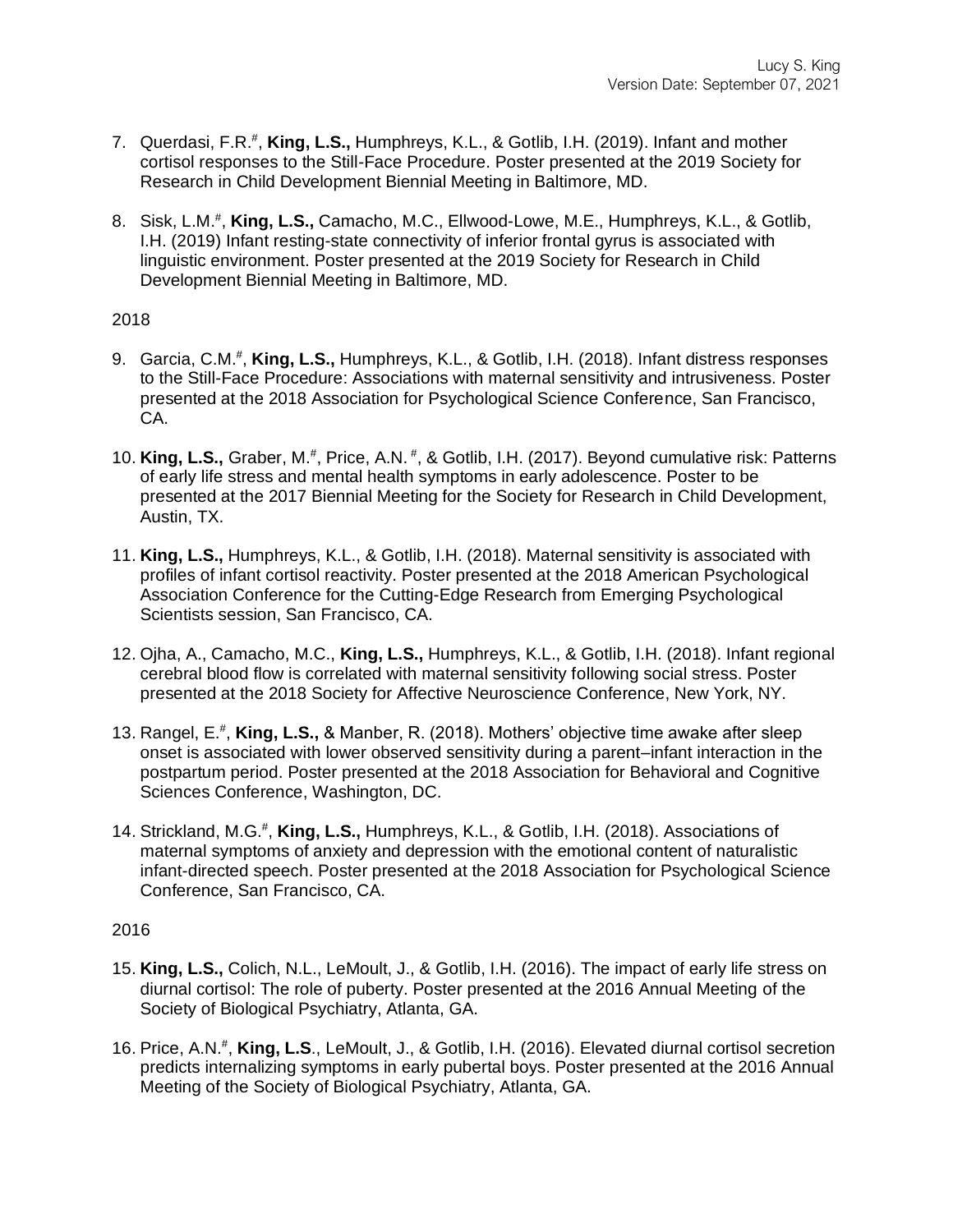17. Taylor, S.J. # , **King, L.S.,** Colich, N.L., & Gotlib, I.H. (2016). Relations between family stress, diurnal cortisol, and the development of depression in adolescent girls. Poster presented at the Annual Meeting of the Society of Research in Psychopathology, Baltimore, MD.

## 2015

18. **King, L.S.,** Osofsky, J.D., Osofsky, H.J., & Hansel, T.C. (2015). Long-term recovery of children exposed to Hurricane Katrina: A six-year longitudinal study. Poster presented at the 2015 Biennial Meeting for the Society for Research in Child Development, Philadelphia, PA.

## Teaching and Mentoring

## **Course Assistant**

| Spring 2020<br>Winter 2020<br>Fall 2019-2021<br>Spring 2021 | Introduction to Abnormal Psychology (Dr. Amie Haas)<br>Community Health Psychology (Dr. Catherine Heaney)<br>Graduate-Level Statistics Consultant (Department of Psychology) |
|-------------------------------------------------------------|------------------------------------------------------------------------------------------------------------------------------------------------------------------------------|
| Spring 2019                                                 | Introduction to Personality and Affective Science (Dr. Jeanne Tsai)                                                                                                          |
| Winter 2019                                                 | Introduction to Statistical Methods (Head Assistant) (Dr. Russ Poldrack)                                                                                                     |
| <b>Fall 2017</b>                                            | Introduction to Cognitive Development (Dr. Hyo Gweon)                                                                                                                        |
| Winter 2016                                                 | Introduction to Statistical Methods (Dr. Karen Laroque)                                                                                                                      |
| <b>Fall 2016</b>                                            | Topics in Depression (Dr. Ian Gotlib)                                                                                                                                        |

## **Course Design**

Summer 2019 Introduction to Statistical Methods (Dr. Russ Poldrack)

**Mentoring** (Name, Current Position)

Stanford Undergraduates

| Cheyenne Garcia  | Research Analyst, UCSF Center for Vulnerable Populations |
|------------------|----------------------------------------------------------|
| Abigail Graber   | Stanford Undergraduate Major in Psychology               |
| Madeleine Graber | Law Student, UC Berkeley                                 |
| Mahnoor Hyat     | Stanford Undergraduate Major in Psychology               |

## Stanford Research Staff

| Daisy Feddoes      | Research Coordinator, Stanford Neurodevelopment and Psychopathology<br>Lab |
|--------------------|----------------------------------------------------------------------------|
| Alexandria Price   | Associate Clinical Social Worker, Bay Area Clinical Associates             |
| Francesca Querdasi | PhD Student, UCLA, Clinical Psychology                                     |
| Elizabeth Rangel   | PhD Student, UCSD, Clinical Psychology                                     |
| Marissa Roth       | PhD Student, Vanderbilt University, Clinical Psychology                    |
| Lucinda Sisk       | PhD Student, Yale University, Neuroscience                                 |
| Sarah Taylor       | PhD Student, University of Michigan, Clinical Psychology                   |
|                    |                                                                            |

## Academic Service